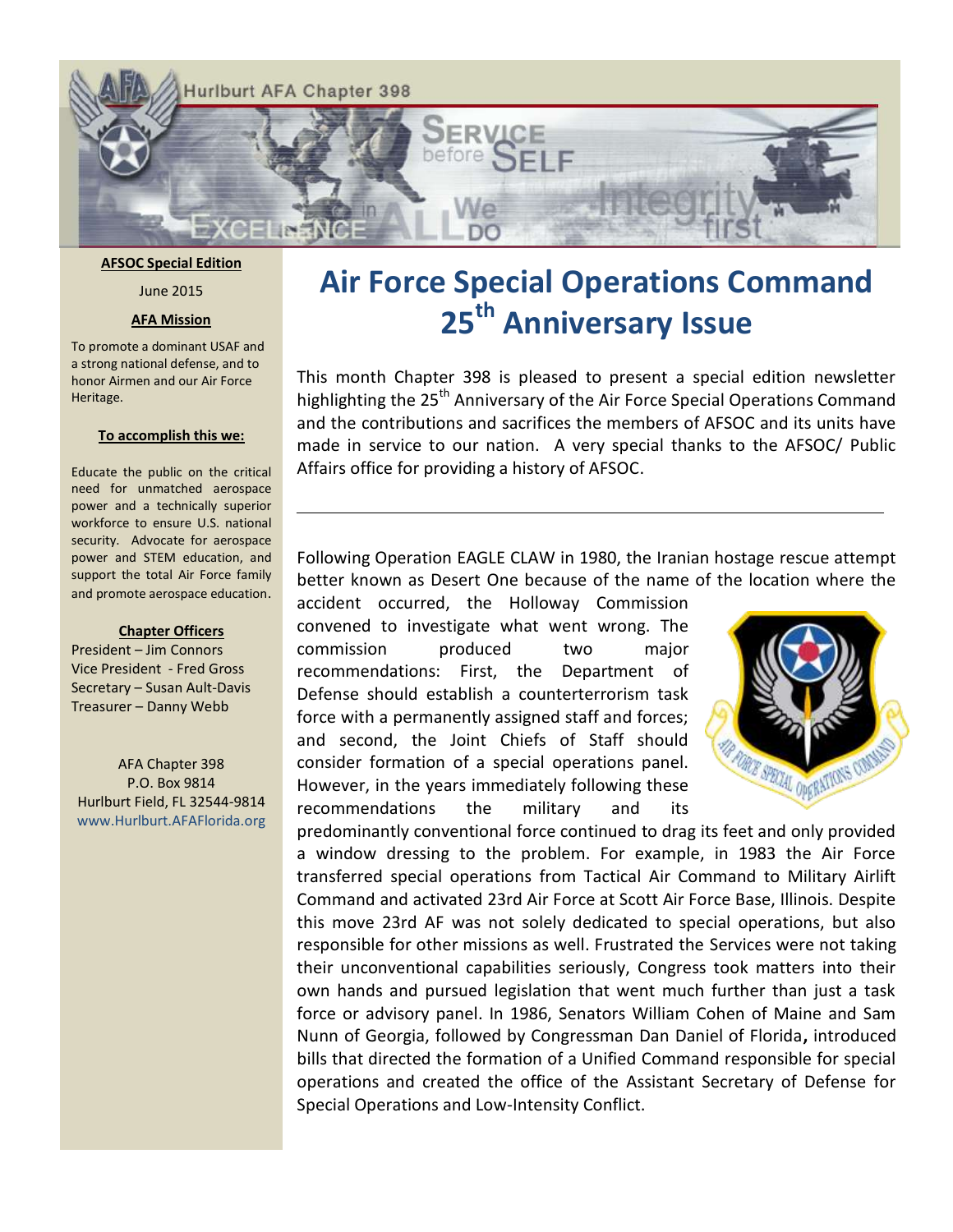#### **Birth of Air Force Special Operations Command**

On 22 May 1990, Air Force Chief of Staff Gen Larry D. Welch redesignated 23rd AF as Air Force Special Operations Command (AFSOC). The new major command consisted of three wings--the 1st, 39th and 353rd Special Operations Wings—as well as the 1720th Special Tactics Group, the U.S. Air Force Special Operations School, and the Special Missions Operational Test and Evaluation Center. Air Reserve components included the 919th Special Operations Group of the Air Force Reserves at Duke Field, Fl, and the 193rd Special Operations Group of the Air National Guard at Harrisburg International Airport, Pa.

In 1987, the military activated the Unified Command as United States Special Operations Command (USSOCOM) at MacDill Air Force Base, Fl. Shortly after the activation, the Army and Navy established service components as major command equivalents and activated Army Special Operations Command (ARSOC) and Naval Special Warfare Command (NAVSPECWARCOM). Although the Air Force relocated 23rd AF to Hurlburt Field, Fla., it did not create a separate major command for its special operations forces. In a conciliatory move two years later in 1989**,** the Air Force eventually divested 23rd AF of its non-special operations units. However, later that year the issue quickly became contentious between Gen James J. Lindsay, the commander of USSOCOM since its inception, and the new commander of Military



Airlift Command, Gen Hansford T. Johnson. The issue was amplified when General Johnson directed 23rd AF take its proportional share of the manpower reductions that was occurring Air Force-wide as a result of the end of the Cold War—even as General Lindsay was in the midst of building the command. In early 1990, he took his argument to the Air Force chief of staff. Within a month, General Welch had agreed to redesignate 23rd AF a major command.

#### **Operations DESERT SHIELD and DESERT STORM**

From early August 1990 to the end of February 1991, AFSOC participated in Operations DESERT SHIELD and DESERT STORM, the protection of Saudi Arabia and liberation of Kuwait.

Active duty, AFRES, and ANG components deployed to King Fahd International Airport, Saudi Arabia and Batman, Turkey.

The 1st SOW with its AC-130s, HC-130s, MC-130s, MH-53s and MH-60s; the 193rd SOG with its EC-130s; and the 919th SOG with its AC-130s, and 71st SOS's HH-3s, all deployed to Saudi Arabia.

The 39th SOW deployed to Turkey with its HC-130s, MC-130s, and MH-53s. Special Tactics personnel operated throughout the theater on multiple combat control and combat rescue missions. Special operations forces performed direct action missions, combat search and rescue, infiltration, exfiltration, air base ground defense, air interdiction, special reconnaissance, close air support, psychological operations, and helicopter air refuelings. Pave Low crews led the helicopter assault on radars to blind Iraq at the onset of hostilities, and they also accomplished the deepest rescue for which they received the Mackay Trophy, a prestigious award presented by the National Aeronautic Association for the most meritorious flight of the year.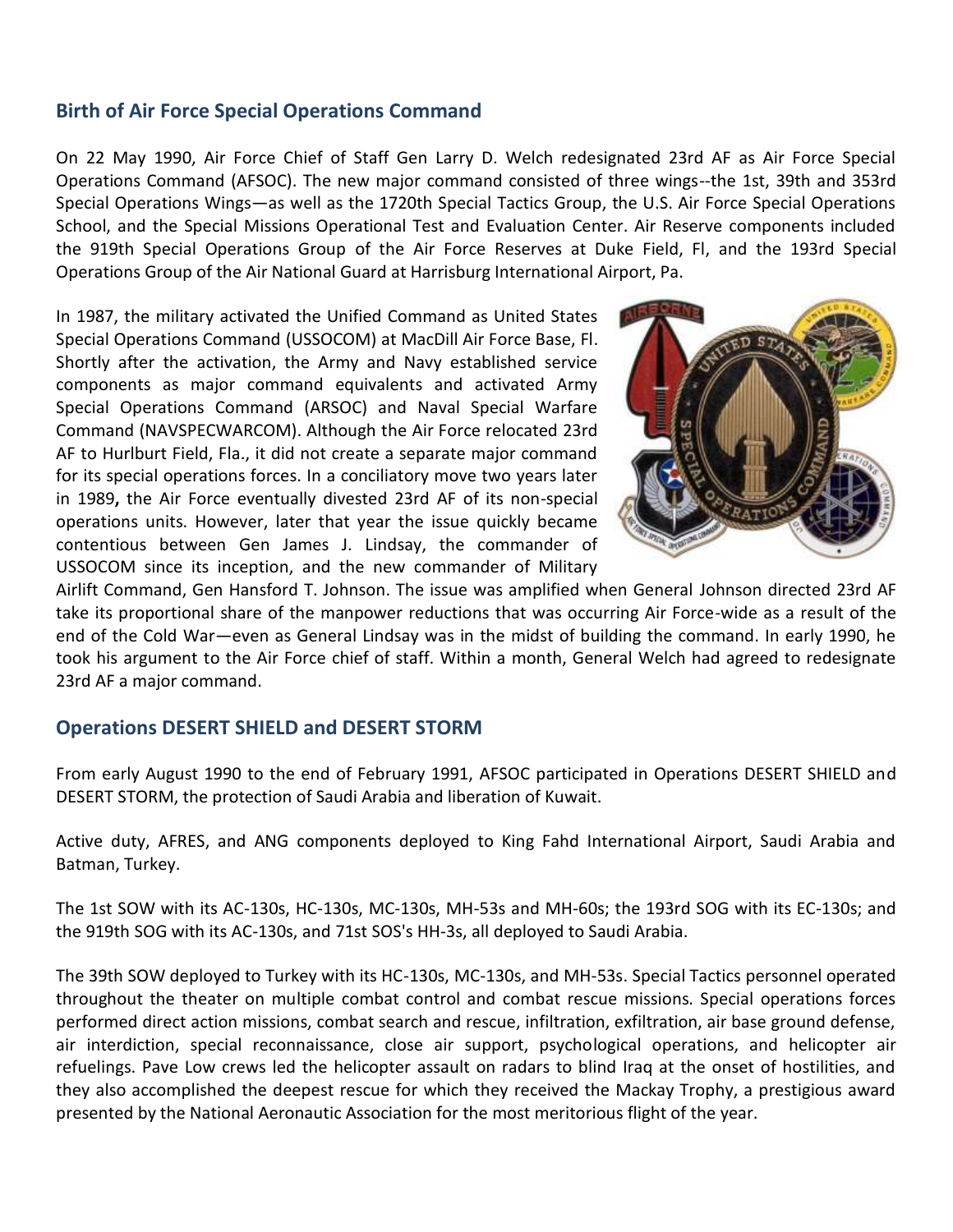Combat Talons dropped the largest conventional bombs of the war and, along with Combat Shadows, dropped the most psychological warfare leaflets. The AC-130 gunships provided valuable fire support and armed reconnaissance, but they also suffered the single greatest combat loss of coalition air forces with the shoot down of an AC-130H from Hurlburt Field, call sign Spirit 03. All 14 crewmembers aboard were lost. Overall, AFSOC flew 5,000 sorties and 10,000 hours in support of Operations DESERT SHIELD and DESERT STORM—but it did not end there.



Following the Gulf War, AFSOC continued to stand alert for personnel recovery and various other missions in support of Operation PROVIDE COMFORT in Turkey and Operation SOUTHERN WATCH in Saudi Arabia. In 1994, a pair of U.S. Army UH-60 Black Hawk helicopters were shot down in a tragic friendly-fire incident during Operation PROVIDE COMFORT III in Iraq. AFSOC units played significant roles in the search, support, and recovery operations.

# **AFSOC Reorganizes**

AFSOC identified lessons learned from the Gulf War and began a series of organizational moves, most planned for, but one not planned was the relocation of the 353rd SOW from Clark Air Base, Republic of the Philippines, to Kadena Air Base, Japan in June 1991 after the volcanic eruption of Mount Pinatubo. Dubbed Operation FIERY VIGIL, personnel evacuated the Philippines while the unit was supported by temporary duty personnel under Operation SCIMATAR SWEEP for more than a year. In January 1992, the 39th SOW relocated from Rhein-Main Air Base, Germany, to RAF Alconbury, United Kingdom. Later that year the 39th SOW inactivated and its personnel and equipment were reconstituted as the 352nd SOW. In December 1992, AFSOC redesignated both overseas wings as groups. More reorganization occurred on Hurlburt Field to include the 1720th STG redesignated as the 720th STG in March 1992; the transfer of ownership of Hurlburt Field from Air Mobility Command in October 1992; followed by the merger of the 834th Air Base Wing into the 1st SOW which assumed host unit responsibilities. A year later the 1st SOW inactivated and the 16th SOW activated. Meanwhile, in April 1994 the Special Missions Operational Test and Evaluation Center was redesignated the 18th Flight Test Squadron.

# **AFSOC Upgrades**

In addition to a series of organizational changes, it quickly became apparent the wear and tear on the new command's aging aircraft during Operation URGENT FURY in Grenada, Operation JUST CAUSE in Panama, and Operations DESERT SHIELD and DESERT STORM in Saudi Arabia and Kuwait had taken its toll and would need to upgrade its weapon systems. In December 1990, the AC-130U flew for the first time. AFSOC received its first AC-130U in July 1994. Meanwhile the first MC-130H Combat Talon II arrived at Hurlburt Field, Fla., in 1991, became initial operation capable in 1993 and fully operation capable in 2000. Finally, in May 2002**,** the Air Force completed its conversion of 25 MH-53J Pave Low III helicopters to MH-53M Pave Low IV's. Basically the aircraft were modified with the interactive defensive avionics system and multi-mission advanced tactical terminal.

#### **Somalia**

Intervening in AFSOC's preparation for Operation DESERT STORM was Operation EASTERN EXIT on 3 January 1991, with the evacuation of U.S. citizens from Somalia. One AC-130H Spectre gunship departed the following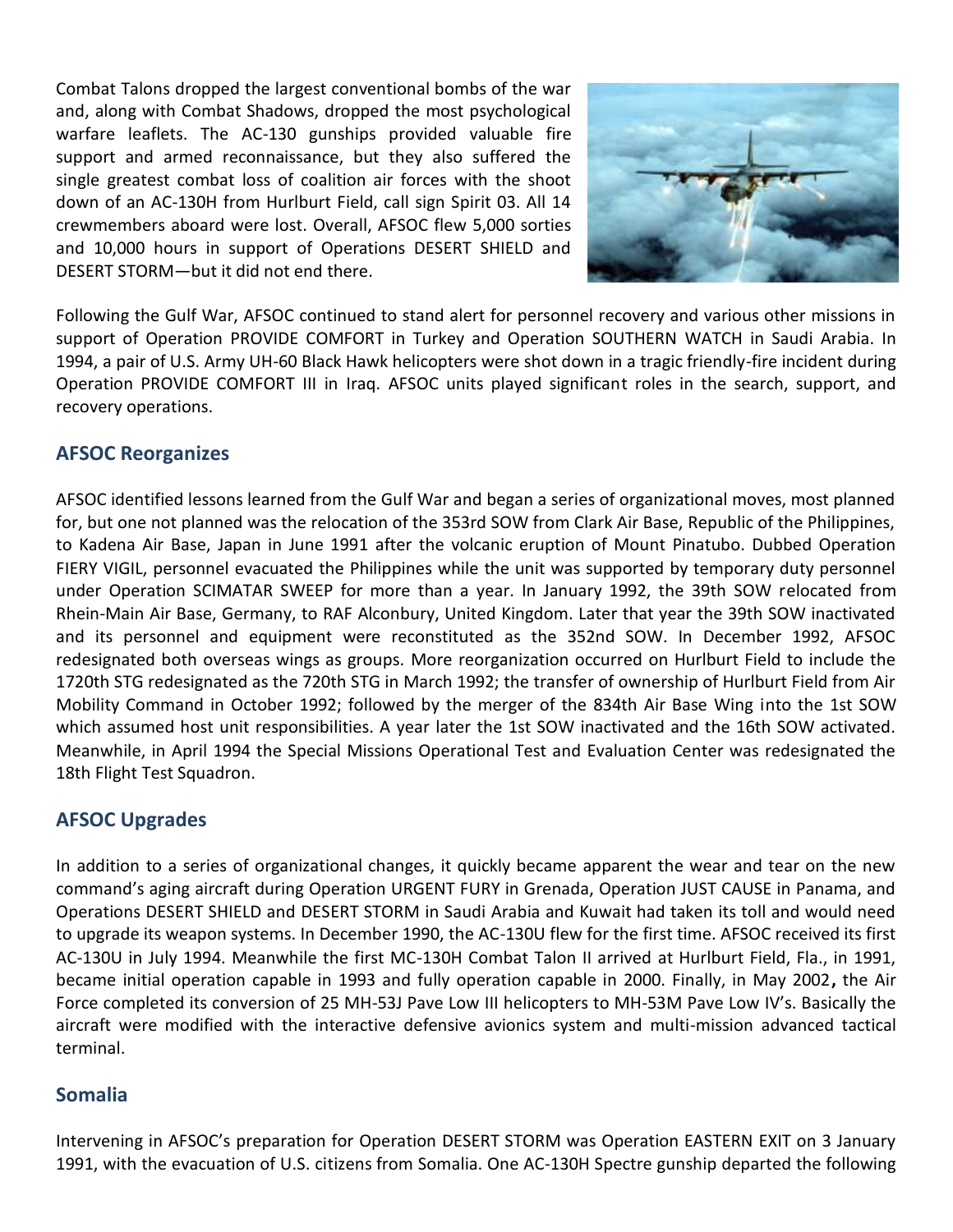day from King Fahd International Airport, Saudi Arabia, and performed close air support over the U.S. Embassy in Mogadishu, the capital. The gunship returned two days later.

Two years later in December 1992, AFSOC Special Tactics and intelligence personnel again found itself in Somalia under Operation RESTORE HOPE, followed by the return of the gunships in the spring of 1993 under Operation CONTINUE HOPE. By the fall of that year the mission continued under OPERATION CONTINUE HOPE II where from 3-4 October 1993 AFSOC was part of a combat search and rescue effort to get two UH-60 Blackhawk helicopter crews out after they were shot down by Somalian clan militia. TSgt Timothy A. Wilkinson supported Task Force Ranger

during the longest sustained firefight by U.S. forces since the Vietnam War. For his heroic actions in Mogadishu, Sergeant Wilkinson earned the Air Force Cross. In March 1994, an AC-130H gunship crew, call sign Jockey 14, paid the ultimate price for freedom when they experienced an in-flight explosion, forcing the crew to ditch off the coast of Kenya while supporting Operation CONTINUE HOPE II in Somalia**;** Eight crewmembers were killed, while six survived. A year later in 1995, AFSOC again returned to Somalia in support of Operation UNITED SHIELD.

# **Haiti**

In the fall of 1994, AFSOC units spearheaded Operation UPHOLD DEMOCRACY by playing an essential role in establishing security and assuring de facto public administration in rural areas of Haiti. AFSOC units led the formation of fixed- and rotary-wing aircraft to complete the operation. Air Force special operations helicopters flew from Navy aircraft carriers during the massive deployment.

Most AFSOC aircraft operated out of Guantanamo Bay, Cuba, and included the largest gathering of MH-53 Pave Lows to participate in one action. The operation was the last real-world deployment for the AC-130As of the 919th Special Operations Wing prior to their retirement. Also during Operation UPHOLD DEMOCRACY, radio messages were broadcast by the 193rd Special Operations Group's Commando Solo EC-130 aircraft. To help ensure that the radio messages would get to the target audience, 10,000 radios were air dropped into Haiti, substantially increasing the listening audience.

Messages from President Aristide were broadcast daily on three FM radio channels along with discussions by a panel of Haitian political experts. The purpose of these broadcasts were to educate the Haitian people on the basic theories and concepts of democracy and what benefits they could expect to see with the restoration of a democracy in Haiti. To further attract a listening audience and to reinforce the credibility of the information, the radio broadcasts also included current news stories, commentaries by popular local figures and selected popular Haitian music.

# **The Balkans**

From July 1992 through June 1996 AFSOC units participated in Operation PROVIDE PROMISE, the U.S. portion of the United Nations humanitarian relief effort in Bosnia. Overall, more than 4,000 U.S. airland sorties delivered more than 60,000 tons to Sarajevo, many by AFSOC units. Over 2,000 U.S. sorties airdropped nearly 30,000 container delivery system bundles and more than 1,000 tri-wall aerial delivery system bundles



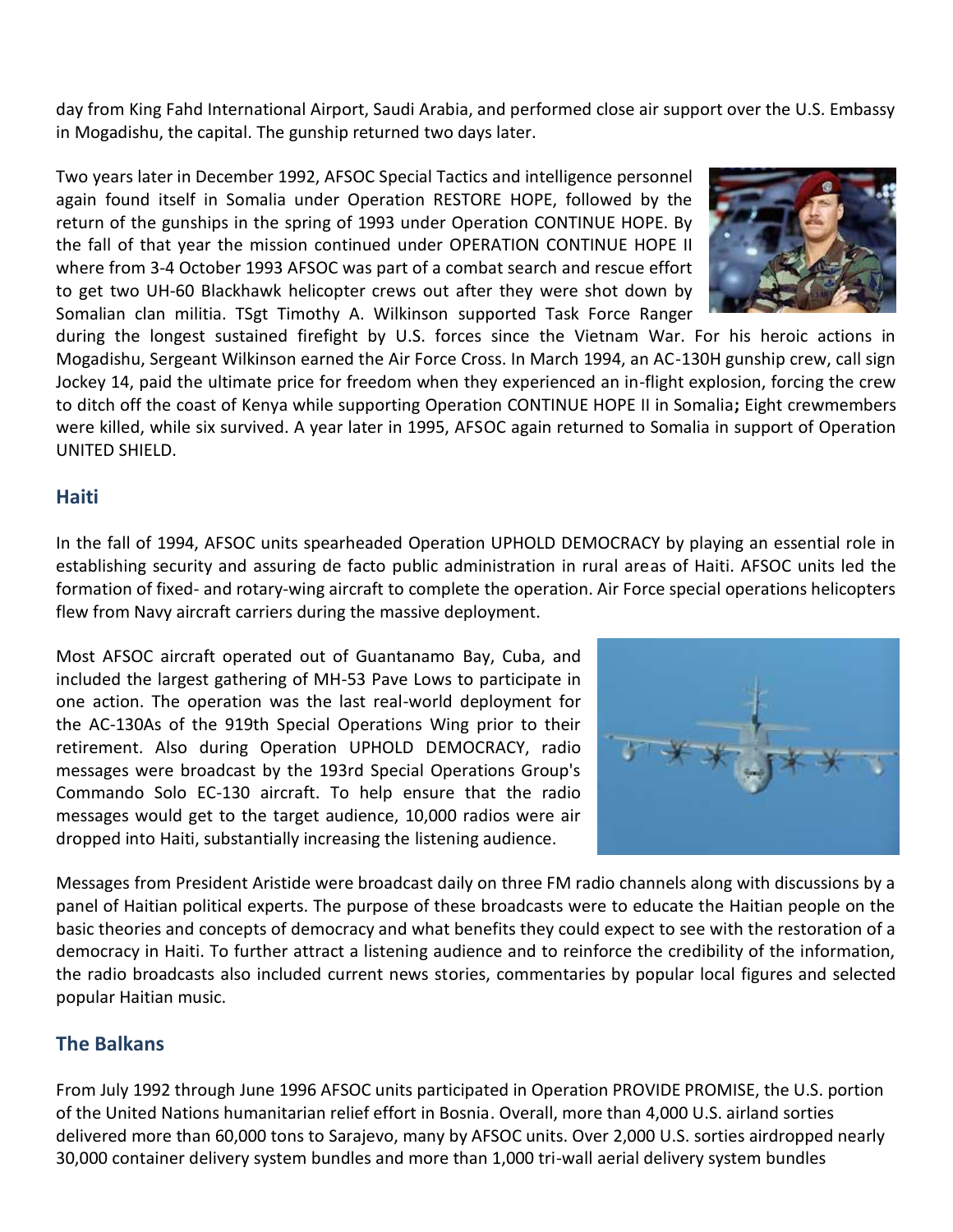between February 1993 and August 1994, again many by AFSOC units. From April 1993 through December 1995, AFSOC units participated in Operation DENY FLIGHT, the North Atlantic Treaty Organization (NATO) enforcement of a no-fly zone over Bosnia. Over 40,000 U.S. sorties were flown, many of which were conducted by AFSOC units. From August through September 1995 AFSOC supported Operation DELIBERATE FORCE in the Balkans, NATO air strikes against Bosnian Serbs. Overall, Coalition Air Forces flew more than 3,500 combat sorties, some of which were flown by AFSOC units. The attacks on more than 300 individual targets, and 50 targeted complexes quickly led to the Dayton Peace Accords. Pave Low helicopter crewmen received combat wounds while flying as part of a force trying to rescue two French aviators who had been shot down near Sarajevo during Operation DELIBERATE FORCE. The efforts of the Pave Low flight crew during this attempted rescue resulted in their receiving the 1995 Air Force Cheney Award. From December 1995 through December 1996, AFSOC supported Operation JOINT ENDEAVOR, the Supreme Allied Commander Europe peace implementation force mission in Bosnia. Overall more than 50,000 coalition sorties were flown, again many by AFSOC units. In 1996, AFSOC aircraft and personnel were the first on the scene when the CT-43 aircraft carrying U.S. Commerce Secretary Ron Brown crashed near Dubrovnik, Croatia, killing everyone on board. AFSOC launched two MH-53Js and one MC-130P as part of the search and rescue effort. The efforts of these crewmembers, during this highly visible event, resulted in them being awarded the Air Force Cheney Award for 1996. In September 1997, three EC-130E Commando Solo aircraft from the 193rd SOW deployed in support of Operation JOINT GUARD. The stabilization force commander requested the deployment of the AFSOC-gained aircraft to Brindisi, Italy, to serve as a NATO resource to counter Serb radio and television broadcasts misrepresenting the Dayton Peace Accords. Throughout 1998 AFSOC maintained a constant combat searchand rescue alert posture as part of Operation JOINT GUARD, with aircraft and personnel rotating from the 16th SOW and 352nd SOG to San Vito, Italy, on a routine basis. The role increased significantly in March 1999 during the crisis in Kosovo and Operation ALLIED FORCE. During the NATO air campaign to remove Serbian forces from Kosovo, special operators conducted two successful combat search and rescue operations to rescue downed American pilots (one F-117, one F-16) in the area of conflict. In addition, Operation ALLIED FORCE witnessed the employment of the EC-130E Commando Solo aircraft from the 193rd SOW to counter Serb radio and television broadcasts, while the MC-130H conducted extensive leaflet drops over Serbia, and the AC-130U provided armed reconnaissance. All told, AFSOC's special operators and aircraft played a significant role in bringing the conflict in Kosovo to an end.

# **Liberia**

The crews involved in the 1996 Secretary Brown rescue quickly moved to Operation ASSURED RESPONSE, a non-combatant evacuation operation (NEO) of nearly 2,500 people from Monrovia, Liberia. Operating in a hostile environment, AFSOC conducted dozens of evacuation flights. They used MH-53Js and overhead fire support from AC-130Hs, vectoring aircraft through small arms and rocket fire. The efforts earned the crews the Tunner Award for outstanding airlift crew of the year.

# **Congo**

Operation GUARDIAN RETRIEVAL was conducted in response to the unstable situation in the Democratic People's Republic of the Congo (formerly Zaire) from 17 March - 5 June 1997. Following factional fighting in Rwanda and the successful gains by Tutsi rebels**,** many Hutus fled in mass into Eastern Zaire. This large exodus resulted in massive refugee camps in Eastern Zaire creating regions of instability and increased tensions. Many non-government organizations (NGO) and private volunteer organizations (PVO) were working in these camps to ease the suffering of the refugees. Continued fighting between the various factions led to looting and pilfering of many villages in eastern Zaire endangering US citizens. During Operation GUARDIAN RETRIEVAL, noncombatant evacuation operations (NEO) were conducted to support the Department of State (DoS) in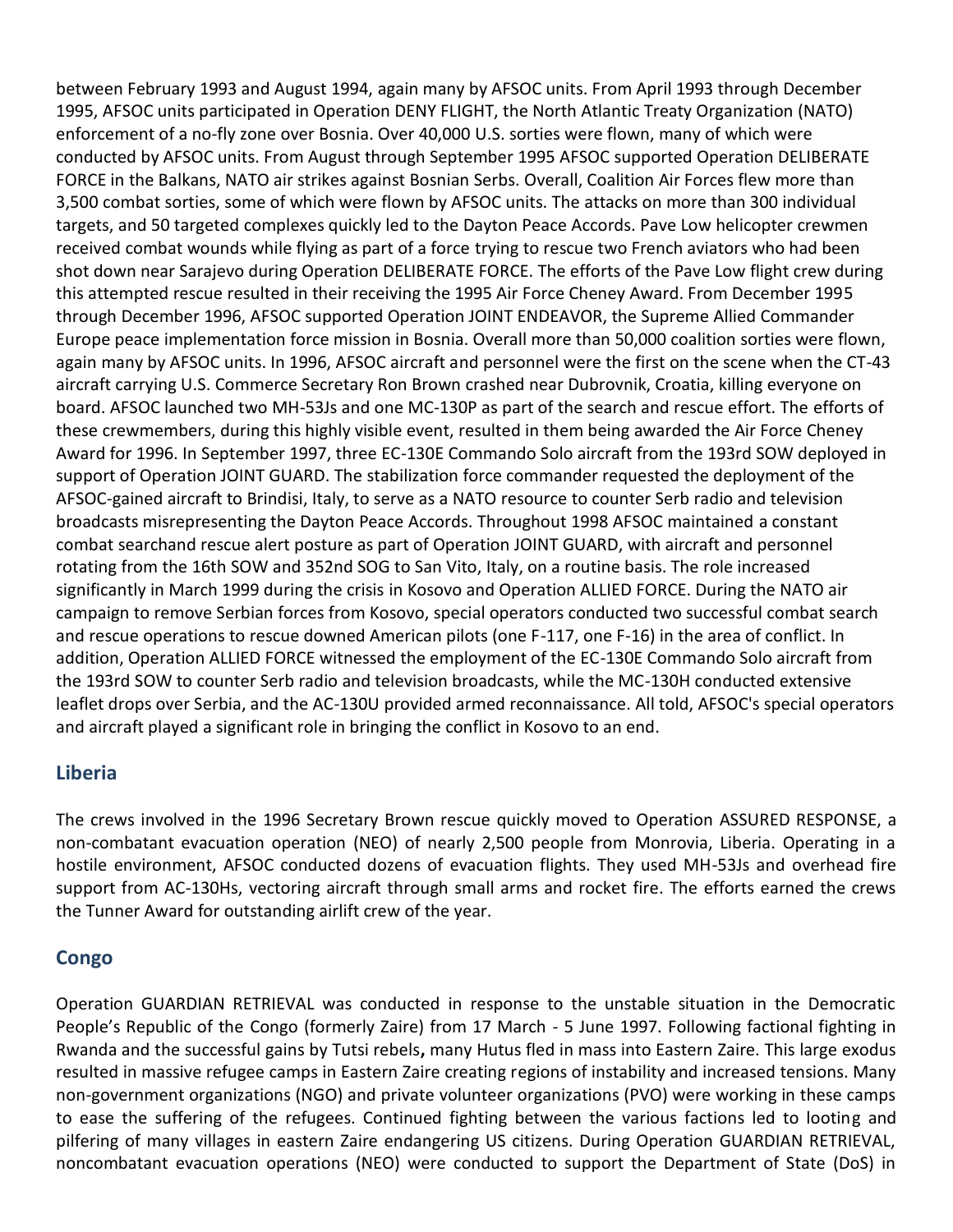evacuating noncombatants and nonessential military personnel. An MC-130H from the 352nd SOG delivered an American military assessment team and evacuated 30 Americans, 26 foreign nationals, and a dog held by an adolescent boy. The 21-hour flight by the crew included three in-flight refuelings and earned them the Mackay Trophy.

#### **Foreign Internal Defense**

In April 1994, the 6th Special Operations Squadron (6 SOS) returned to Hurlburt Field to perform the foreign internal defense mission. By 2000, the squadron had received qualification training on several dissimilar aircraft to include a Russian made MI-17 helicopter, AN-26 and AN-32 aircraft, while also seeing its core mission area, FID, expanded. FID is the participation by civilian and military agencies of a government in any of the action programs taken by another government or other designated organization, to free and protect its society from subversion, lawlessness, insurgency, terrorism, and other threats to their security. The focus of



US. efforts is to support the host nation's internal defense and development which can be described as the full range of measures taken by a nation to promote its growth and protect itself from the security threats**.** The squadron's mission assessed, trained, advised and assisted foreign aviation forces in airpower employment, sustainment and force integration. Simply put, the 6th SOS supported the national security policy helping foreign friends and allies to defend their own countries and to function as viable coalition partners. The Republic of the Philippines has been one of the 6th SOS' frequent customers. AFSOC transferred several UH-1H helicopters to the Philippine Air Force, who could fly them, but not tactically. Over several years and numerous trips, the crews from the 6th SOS trained the Filipino crews starting with visual flight rules, then on to night-vision tactical insertion and extraction for combat operations and casualty evacuations.

#### **Operations ENDURING FREEDOM and IRAQI FREEDOM**

On 11 September 2001, the terrorist attacks on the World Trade Center in New York City and the Pentagon in Washington D.C., pushed the nation's special operations forces to the forefront on the global war against

terrorism. Thirty-one days later, AFSOC forces deployed to southwest Asia for Operation ENDURING FREEDOM to confront and remove the Taliban regime in Afghanistan, along with the Taliban-supported al Qaida terrorist organization headed by Osama Bin Laden who was responsible for the attacks. AFSOC airpower delivered Special Tactics forces to the battle ground and they in turn focused U.S. airpower to dispatch the Taliban and al Qaida from Afghanistan.

In addition to its support in Afghanistan, AFSOC personnel also deployed in support of OEF to the Philippines and Horn of Africa to aid those region's efforts against terrorism. From 1-17 March 2002, AFSOC participated in Operation ANACONDA, the first large-offensive of OEF, in the mountainous



TSgt Bart Decker, AFSOC combat controller, and the Northern Alliance, engage Taliban and al Qaida forces in Afghanistan.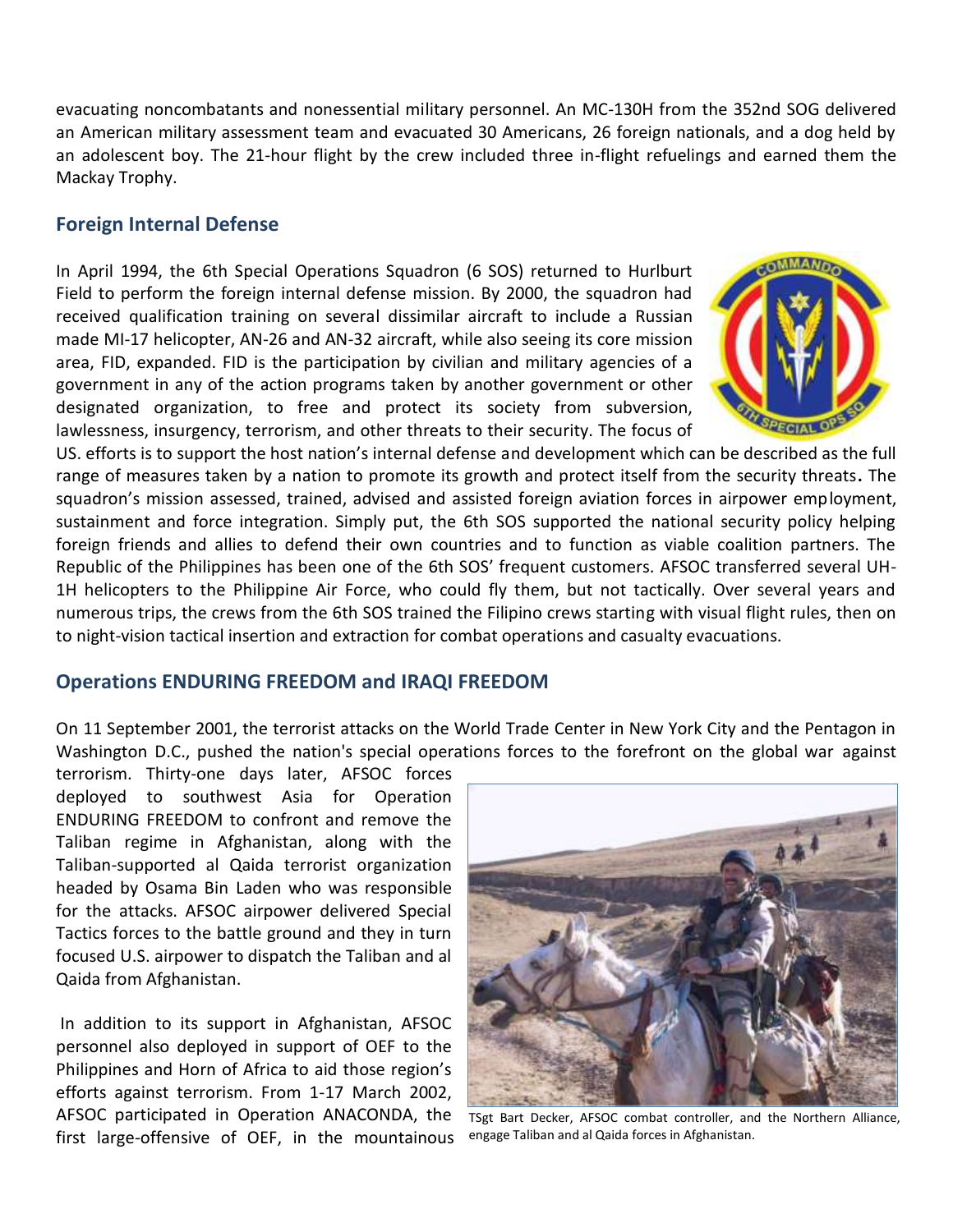Shahi Khot region in eastern Afghanistan.

Over 2,000 Coalition and 1,000 Special Operations Forces infilled at altitudes of 12,000 feet and at temperatures of 15 degrees Fahrenheit. Al Qaida fired on U.S. forces when disembarking from helicopters. A combat controller, TSgt John Chapman and pararescueman, SrA Jason Cunningham were killed-inaction — both posthumously awarded the Air Force Cross. In addition to Afghanistan, Operation ENDURING FREEDOM involved a global effort against terrorism to include the Horn of Africa, as well as the Republic of the Philippines. In January 2002, members of AFSOC headed by Brig Gen Donald C. Wurster, commander of Special Operations Command Pacific, deployed as Joint Task Force 510 to support Operation ENDURING FREEDOM – Philippines (OEF-P). AFSOC members joined their counterparts from the Southern Command of the Armed Forces of the Philippines (AFP), commanded by Lt Gen Roy Cimatu. Air Force special operations forces advised and assisted the AFP to help combat terrorism in the country. Much of the operation took place on the island of Basilan in the southern region of the Philippines. Basilan was a stronghold of the terrorist group Abu Sayyaf. The group had terrorized the citizens of this beautiful island and wreaked havoc with its



economy. By the end of the operation, the two forces had built 81 kilometers of road, improved an airfield and port facility, and dug fresh water wells. In February 2003, AFSOC and Philippine forces again conducted combined operations against the Abu Sayyaf terrorist group in the Southern Philippines in the Sulu Archipelago. A month later, in March 2003, AFSOC participated in Operation IRAQI FREEDOM with deployed forces in support of Joint Special Operations Task Force-North at Bashur Airfield in northern Iraq. The combat phase of the operation quickly removed Saddam Hussein from power and liberated the Iraqi people from his ruthless Baathist regime. The Command's personnel and aircraft teamed with SOF and conventional forces to quickly bring down Saddam Hussein's government by 1 May 2003. So successful was SOF in OEF and OIF, that in 2004 President George W. Bush expanded United States Special Operations Command's responsibilities under the Unified Command Plan, "as the lead combatant commander for planning, synchronizing, and as directed, executing global operations against terrorist networks." Not only did the president and Congress make lasting impressions, so did the Office of the Secretary of Defense. Greatly influenced by the wars in Iraq and Afghanistan, Secretary Donald Rumsfeld shifted emphasis away from conventional conflict, involving nation-states, to wars requiring special operations capabilities in combating terrorists, insurgents, and guerillas. This deep imprint on special operations was a legacy evident in the 2006 Quadrennial Defense Review, which called for a 15 percent increase in SOF and clearly placed special operations as the now "dominant form of warfare."

In April 2006, AFSOC consolidated the rotating personnel in support of OEF and OIF. As a result, an average of 115 people rotated in and out of Hurlburt Field each month—the monthly "rotator" had begun. Overall in support of Operations ENDURING and IRAQI FREEDOM from 11 September 2001 through 29 Dec 2014, the command conducted an estimated 173,000 flying hours and 150,000 combat sorties in support of 21,000 named operations. During those operations against terrorism, AFSOC moved more than 300,000 passengers, nearly 20,000,000 pounds of cargo and 20,000 vehicles. Those efforts directly contributed to over 20,000 detainees captured, 17,000 enemy killed-in-action, and nearly 5,000 communication devices retrieved. On 17 February 2010, U.S. Secretary of Defense Robert Gates announced that as of 1 September, the name "Operation IRAQI FREEDOM" would be replaced by "Operation NEW DAWN." The last U.S. combat troops withdrew from Iraq on 18 December 2011.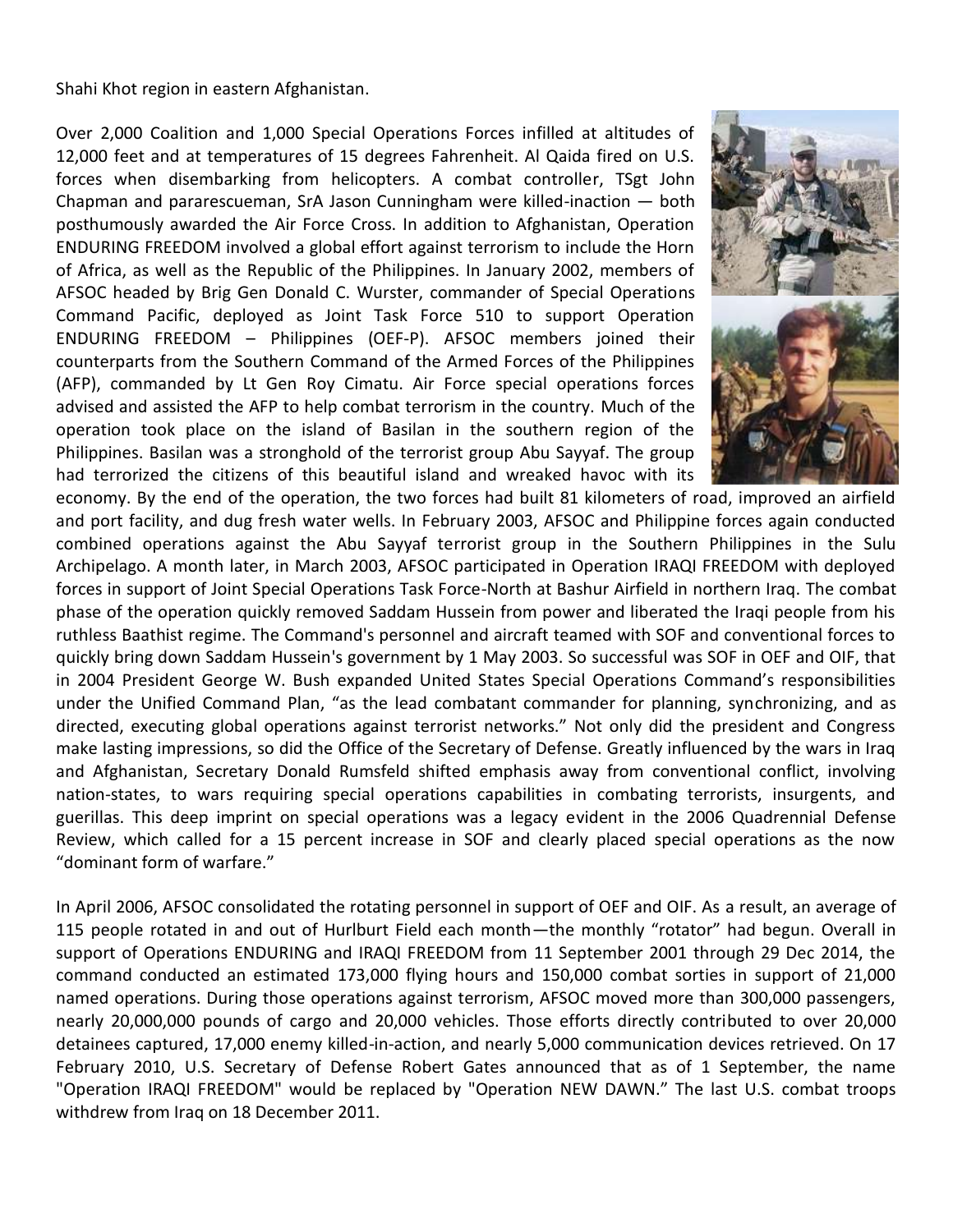#### **Rescue**

In October 2003, while supporting operations in Iraq, Afghanistan, and elsewhere around the globe, AFSOC welcomed the movement of the USAF's continental U.S.-based rescue forces from Air Combat Command (ACC). With this move AFSOC inherited the 347th Rescue Wing and 563rd Rescue Group, while also gaining oversight responsibilities for the 920th Rescue Wing (AFRC), 106th Rescue Wing (ANG), and the 129th Rescue Wing (ANG). However, in February 2006, Gen T. Michael Moseley, Air Force Chief of Staff, moved rescue back to ACC based on his experiences as the joint forces air component commander in Central Air Forces.

#### **Intelligence, Surveillance and Reconnaissance (ISR)**

Tracking down elusive enemies was harder than finding a needle in a haystack. In fact, it was like trying to find needles amongst other needles. But in October 2005, AFSOC began the MQ-1 Predator unmanned aircraft mission with the activation of the 3rd Special Operations Squadron, followed by the AFSOC Processing, Exploitation and Dissemination or PED mission in March 2006, which was absorbed with the reactivation of the 11th Intelligence Squadron in August 2006 which became an unblinking eye for special operations forces. In May 2007, the command's ISR mission grew exponentially with the 3rd SOS patch swap and the growth of the 11th IS. With the help of the Predator, the squadron followed an enemy's patterns of life and found and fixed on them as special operators rode in on the back of AFSOC aircraft and finished them off. The ISR mission is sure to continue to grow with the arrival of the MQ-9 Reaper unmanned aircraft in July 2009.

#### **Arrival of the CV-22**

In November 2006, AFSOC welcomed its first aircraft specifically built for Air Force Special Operations Forces the CV-22 Osprey. After only two years of testing and training, AFSOC conducted the first operational deployment of four CV-22s in October and November 2008 in Mali. Ironically, the first ever operation of Air Force Special Operations Forces in October 1961, code named Sandy Beach One, involved training Malian paratroopers. The 2008 deployment was the first transatlantic movement of the CV-22, the first CV-22 deployment east of the prime meridian, first CV-22 deployment to Africa, longest CV-22 flight on record at 8.7 hours and 5,230 miles, and the first flight with strategic air refueling supporting tilt-rotor air refueling as KC-135s refueled MC-130s and the MC-130s refueled the CV-22s. A year later in 2009, AFSOC again broke all records with the CV-22s in support of OIF and OEF.



The CV-22 Osprey makes its final descent in November 2006 as the tilt-rotor aircraft arrives at Hurlburt Field, Florida for the first time.

#### **Cannon Air Force Base**

Originally established in 1942 as Army Air Base, Clovis, Cannon AFB was named in honor of Gen John K. Cannon—former commander of Tactical Air Command (TAC). On 13 May 2005, the base was placed on the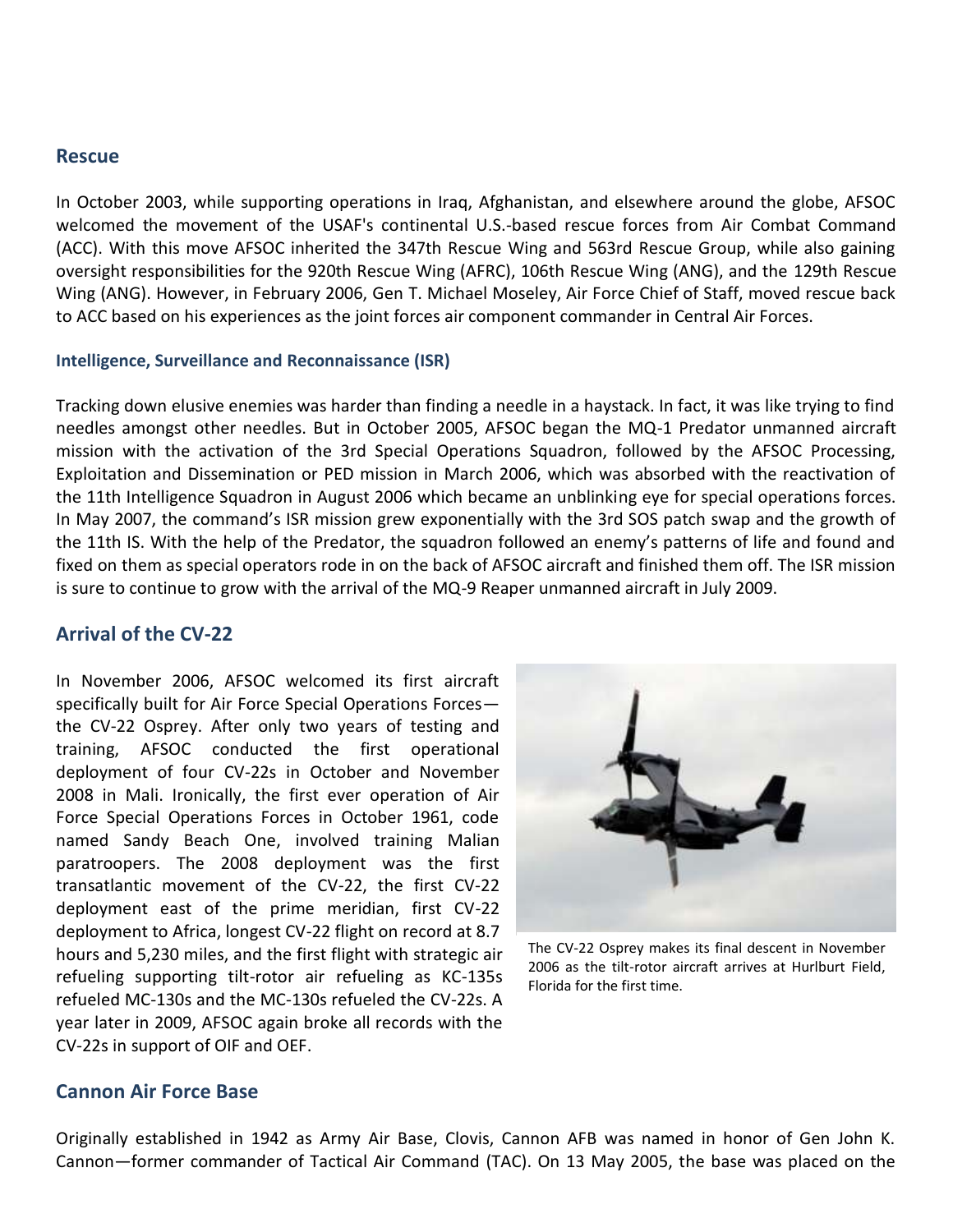Department of Defense Base Realignment and Closure list for closure. Political pressure was applied by then Senator Pete Dominici and Gov Bill Richardson and the BRAC commission recommended Cannon be placed in an enclave status until 31 Dec 2009—finding a new mission for the installation became a top priority for the Air Force.

On 1 October 2007, AFSOC assumed host responsibilities of Cannon Air Force Base, NM. The transfer became effective with the activation of the 27th Special Operations Wing and the arrival of the 73rd SOS and the MC-130W. Soon other aircraft and units arrived to include the PC-12 in January 2008 and the 318th SOS in May 2008, the 3rd Special Operations Squadron and its Predator aircraft in October 2008, the 16th SOS and its aircraft in June 2009, the 551st SOS and its training mission in July 2009, and the 33rd SOS and its MQ-9 Reaper aircraft also in July 2009. In 2011, AFSOC surpassed the original number of personnel assigned and increased to 5,100—by the end of 2011, the 27th SOW took possession of more than half of AFSOC's manned aircraft and all of its 50 unmanned platforms. Further expansion of the base took place on 18 January 2012 when the USAF accepted an 11,000 acre land gift, valued at \$3.2 million, from the state of New Mexico to extend the area of Melrose Air Force Range.

# **Retirement of the MH-53 Pave Low Helicopter**

In September 2008, AFSOC retired the venerable Sikorsky MH-53M Pave Low IV helicopter after four decades of dependable service. Despite its outstanding flight safety record and unparalleled capabilities, the cost of maintaining and flying the aging fleet exceeded the potential benefits of keeping it in flight. On the night and early morning hours of 27 and 28 September 2008, AFSOC's remaining six MH-53s flew their final combat mission. The successful SOF logistical resupply and passenger movement took the Pave Lows on a final run through central and southern Iraq.

# **AFSOC's MC-130 Transformation**

In early 2011, in preparation for transition to a new airframe, the Air Force Special Operations Training Center (AFSOTC) began its first MC-130J flight training program with the class practicing air drops, aerial refueling, and formation of the 193rd SOW EC-130J Commando Solo at Harrisburg International Airport. Two months later, the first AFSOC MC-130J, nicknamed Combat Shadow II, rolled out of the Lockheed Martin facility in Marietta, Ga. Six months after its initial roll-out, on 29 September, the first MC-130J arrived at Cannon AFB, and the command's MC-130J's name changed to Commando II was approved in March 2012.

The Air Force decommissioned its MC-130E Combat Talon I aircraft during an official ceremony at Duke Field, Fla., 25 April 2013, marking a significant step in AFSOC's continuing transition to a new Aviation Foreign Internal Defense (AvFID) mission. The MC-130E entered operational service in 1966 and primarily provided infiltration, exfiltration, as well as resupply of special operations forces and equipment in hostile or denied territory. It featured terrain-following and terrain-avoidance radars and an extensive electronic warfare suite, which helped aircrews detect and protect the aircraft from both radar and infrared-guided threats in hostile environments. Extensively used during operations in Southwest Asia, including Afghanistan and Iraq, the Talon I was replaced by the MC-130J Commando II.

AFSOC began modifying the Commando II with the goal of creating a "best of both worlds" aircraft. The end result became a hybrid model with the flying proficiencies of the MC-130J and the combat capabilities of an AC-130 gunship. By the close of 2013, AFSOC took delivery of 32 MC-130Js.